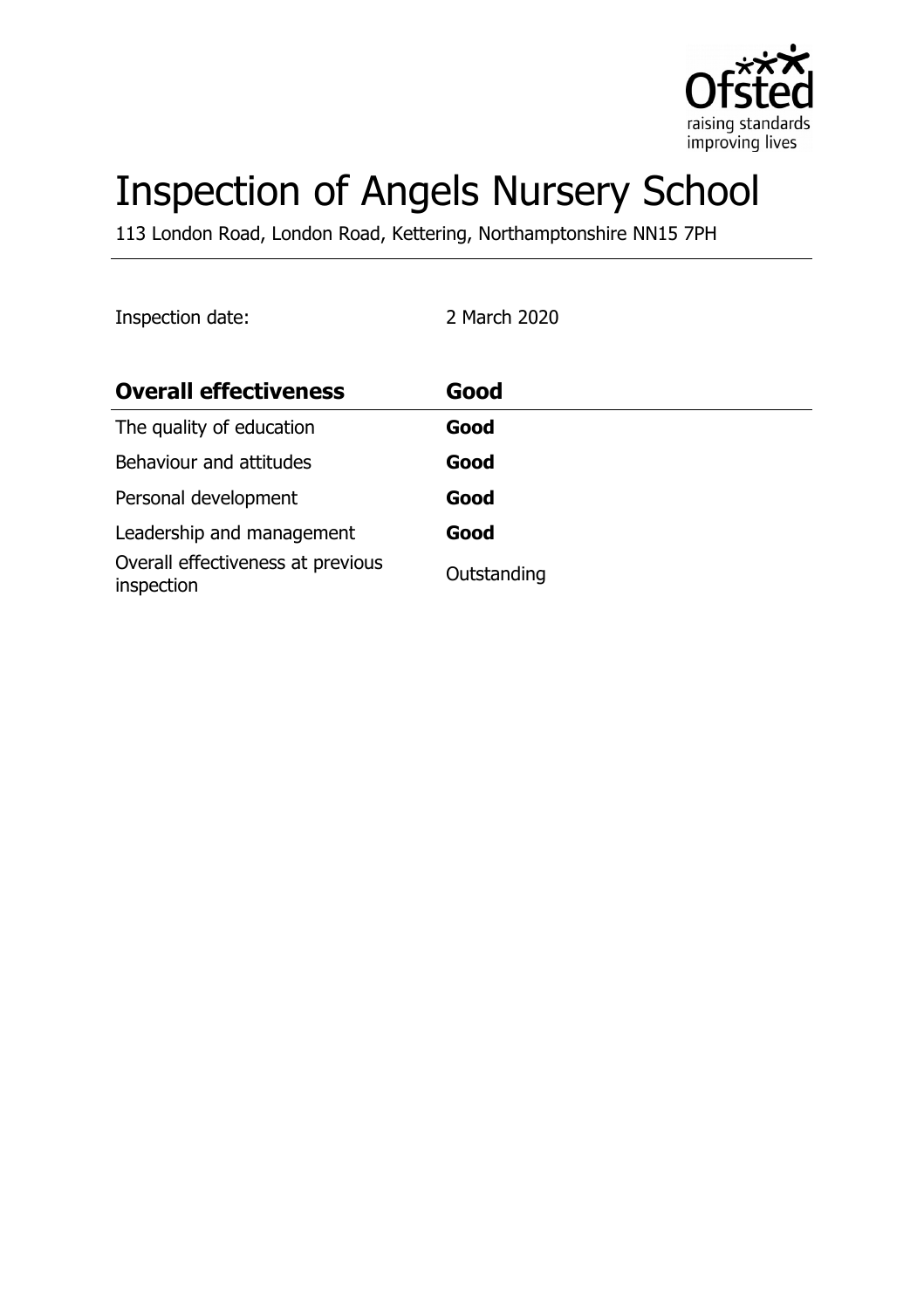

# **What is it like to attend this early years setting?**

## **The provision is good**

Children are happy and settle quickly when they arrive at the nursery. They enjoy joining in with activities planned by staff linked to their interests and individual next steps in their development. Children access the outdoor area and initiate games with their peers when playing on bikes. They hunt for bugs in the 'Enchanted Forest' part of the garden, and check to see if there are any other types of insect they can find on their checklist. Children play well independently and staff provide good-quality interactions in their play when it is appropriate to do so. Children's behaviour is good and they are encouraged to use their manners such as 'please' and thank you'.

Children are provided with opportunities to develop their understanding of a healthy lifestyle. At meal times, older children are keen to be chosen as the helper to give out the plates ready for lunch. Children serve themselves using tongs and listen carefully to staff who tell them how many of each item to take. They enjoy a range of healthy meals prepared by on site chef. Children are encouraged to be independent. They put on their own coats and persevere when they find doing zips up tricky.

# **What does the early years setting do well and what does it need to do better?**

- Staff find out sensitively from parents the experiences children have at home and plan to broaden these. For example, children access a range of books within the nursery about different cultures and festivals. They are curious about Chinese New Year. Staff provide them with a range of different Chinese foods to try. This develops their understanding of different foods from around the world and people who may celebrate different festivals to themselves.
- Staff ensure that children have opportunities to develop their mathematical skills. Children are encouraged to match shapes and name them. Outside in the garden, older children find worms. They use rulers to measure them and comment how it is tricky, as the worms are "wriggling and need to stay still" . However, sometimes staff do not use the correct mathematical language to ensure more-able learners are challenged further.
- Staff introduce younger children to new vocabulary as they share books and talk to them. The children enjoy listening to stories staff read to them and turning the pages. . Staff talk to the children about the dogs tail 'wagging' and children share their own experiences of their pets at home. They sing familiar action songs and rhymes to babies and toddlers, such as 'head, shoulders, knees and toes'. The children show their understanding as they point to their head at the appropriate time. They clap their hands and laugh as staff praise them for their achievements. This supports children's speech and language skills.
- $\blacksquare$  Staff interact with children during their play. They talk to them about how things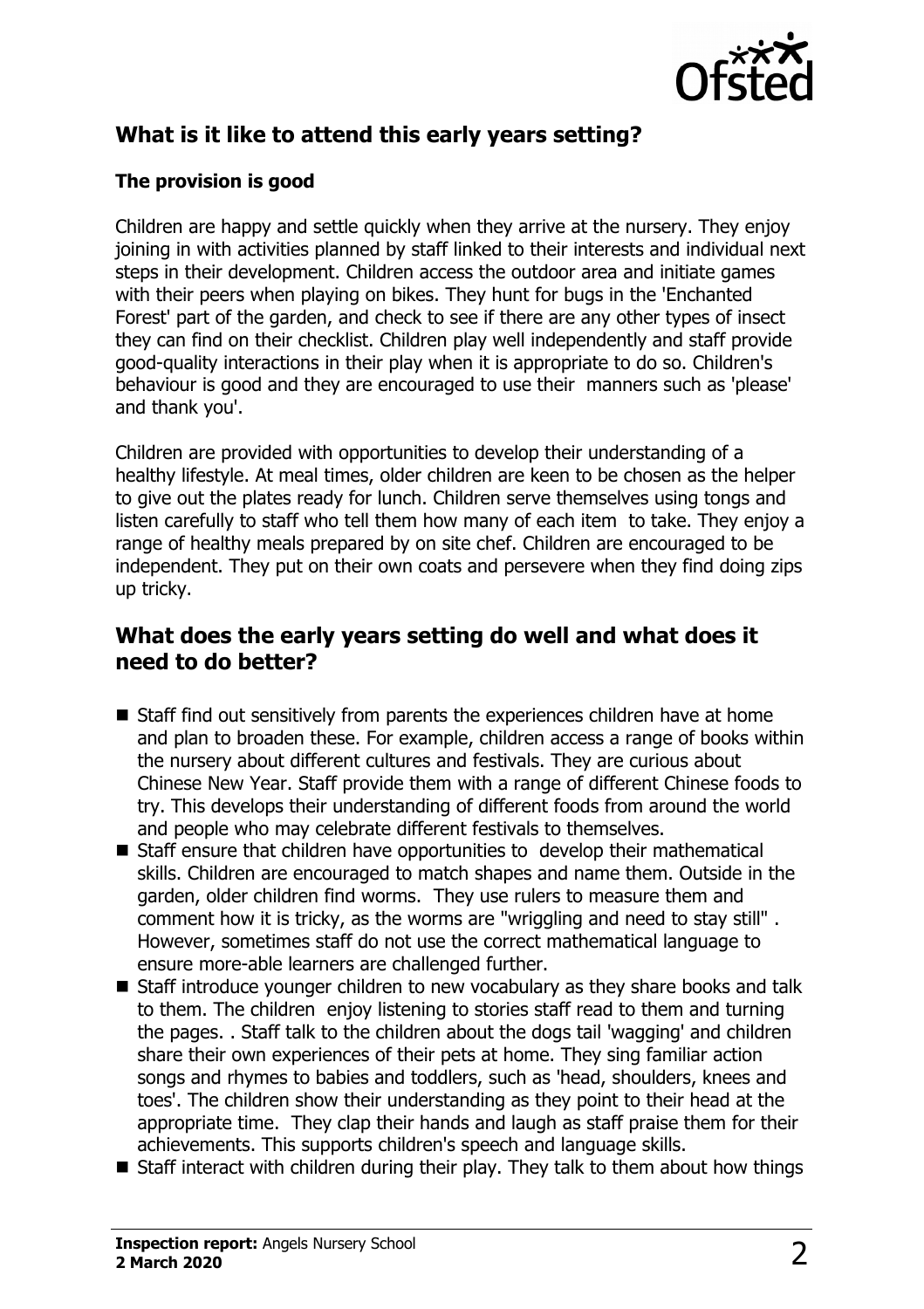

work. For example, when playing in the role play hairdressers, staff show children how rollers for hair can curl their hair. Children are then given the opportunity to have a go themselves. However, at tidy-away time, some children are unsure what they are supposed to do to help.

- Parents feel well informed about their children's development and know what their next steps are. They can access ideas for how to support their children's learning at home. Parents can view and discuss their child's learning journey when they collect them. Staff update them about the activities they have completed during the day. Parents can also access this at home and add their comments. Parents comment that they can go to any member of staff at the setting if they have concerns, not just their child's key person.
- $\blacksquare$  Managers ensure staff have the opportunity to enhance their continuing professional development. Staff attend a variety of training courses and review the impact of this on their practice. Managers complete observations of staff and discuss what their next steps are and how to meet these.
- $\blacksquare$  Managers know the settings strengths and areas for development. Since their last inspection, the owner has developed the outdoor area and staff report that children are now more willing to access this space. Funding is used effectively to purchase resources for children with special educational needs and/or disabilities. This means children with SEND make good progress from their starting points.

## **Safeguarding**

The arrangements for safeguarding are effective.

Staff have a secure understanding of safeguarding issues, including wider safeguarding issues, such as female genital mutilation. There is a robust procedure in place for reporting any child protection concerns, and all staff, including students, know who to report these to. Managers discuss the safeguarding policy and procedures during regular staff meetings, to ensure staff's knowledge is kept updated. The manager has developed a robust recruitment and induction procedure for new staff to ensure all those working with children are safe and suitable. There is a consistent approach across the setting to recording accidents children have at the setting.

## **What does the setting need to do to improve?**

#### **To further improve the quality of the early years provision, the provider should:**

- $\blacksquare$  extend more able children's mathematical language during play and activities
- $\blacksquare$  consider the organisation of routines such as tidy-away time, so that all children know what to do.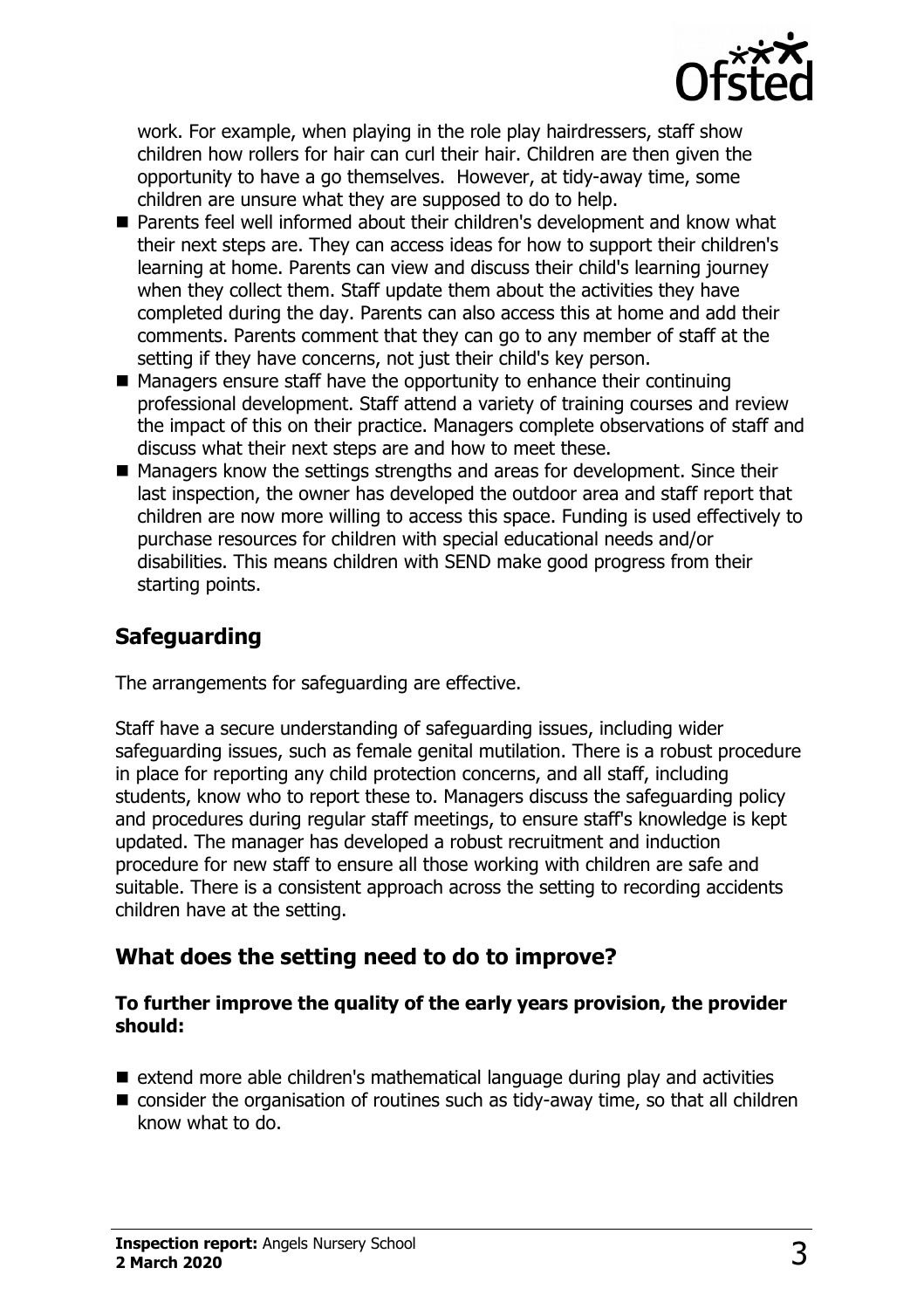

| <b>Setting details</b>                       |                                    |
|----------------------------------------------|------------------------------------|
| Unique reference number                      | 260734                             |
| <b>Local authority</b>                       | Northamptonshire                   |
| <b>Inspection number</b>                     | 10138618                           |
| <b>Type of provision</b>                     | Childcare on non-domestic premises |
| <b>Registers</b>                             | Early Years Register               |
| Day care type                                | Full day care                      |
| Age range of children                        | $0$ to 4                           |
| <b>Total number of places</b>                | 55                                 |
| Number of children on roll                   | 96                                 |
| Name of registered person                    | <b>Angels Nursery Limited</b>      |
| Registered person unique<br>reference number | RP907602                           |
| <b>Telephone number</b>                      | 01536 519926                       |
| Date of previous inspection                  | 7 December 2015                    |
|                                              |                                    |

# **Information about this early years setting**

Angels Nursery School registered in 2001. It is located in Kettering, Northamptonshire. The nursery employs 15 members of childcare staff. Of these, 13 staff hold appropriate early years qualifications at level 3 and above. The nursery opens from Monday to Friday, 51 weeks a year. Sessions are from 8am until 6pm. The nursery provides funded early education for two-, three- and fouryear-old children. The setting supports children with special educational needs and/ or disabilities.

# **Information about this inspection**

## **Inspector**

Emily Lofts

## **Inspection activities**

- $\blacksquare$  The inspector and manager completed a learning walk to gain knowledge about how staff plan the curriculum for the children.
- $\blacksquare$  The inspector completed two joint observations with the manager.
- $\blacksquare$  The inspector spoke with staff and children at appropriate times during the inspection.
- $\blacksquare$  The inspector held a meeting with the manager to find out how the nursery had developed since their last inspection.
- $\blacksquare$  The inspector spoke to parents and carers to find out their views.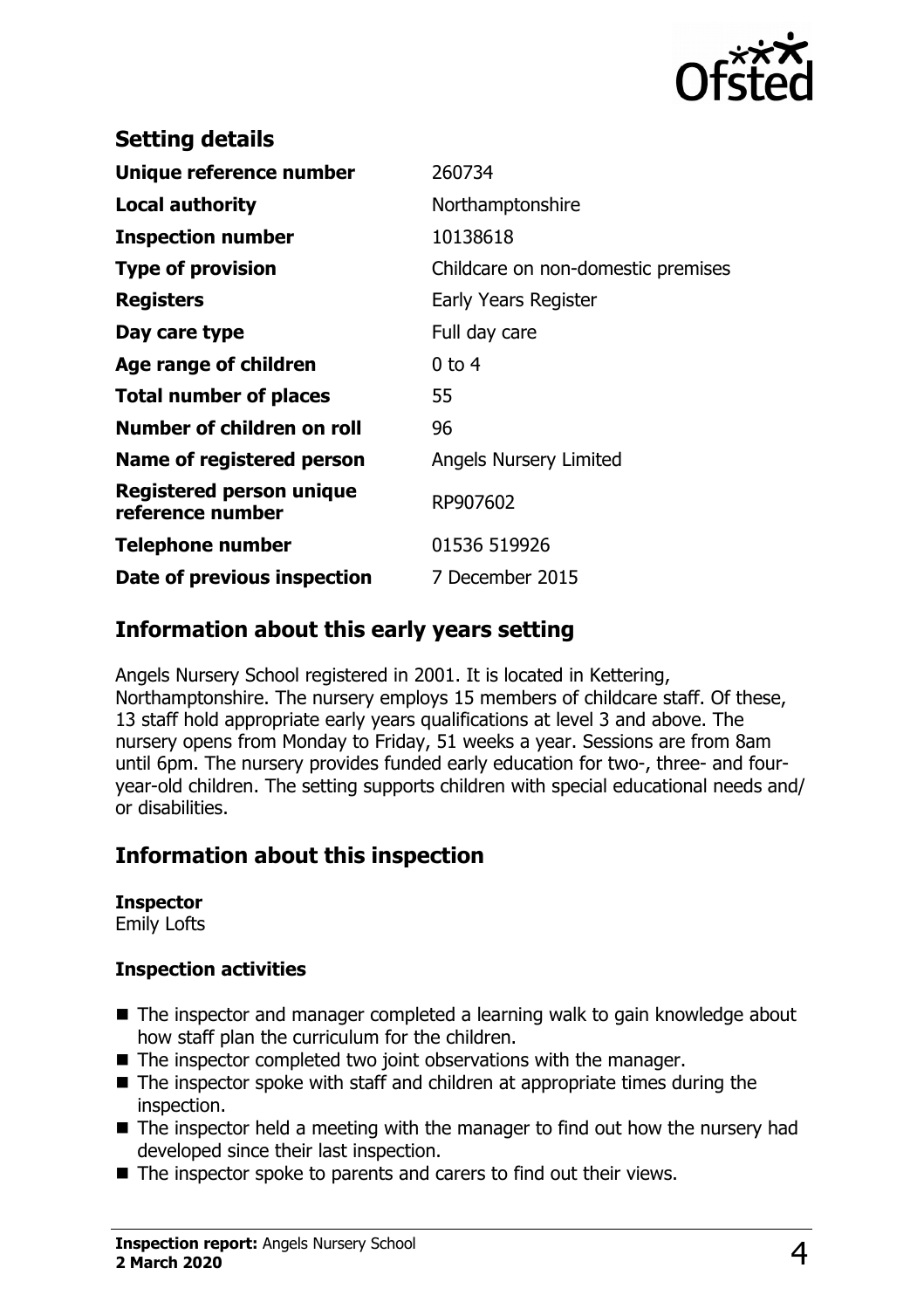

We carried out this inspection under sections 49 and 50 of the Childcare Act 2006 on the quality and standards of provision that is registered on the Early Years Register. The registered person must ensure that this provision complies with the statutory framework for children's learning, development and care, known as the early years foundation stage.

If you are not happy with the inspection or the report, you can [complain to Ofsted.](http://www.gov.uk/complain-ofsted-report)